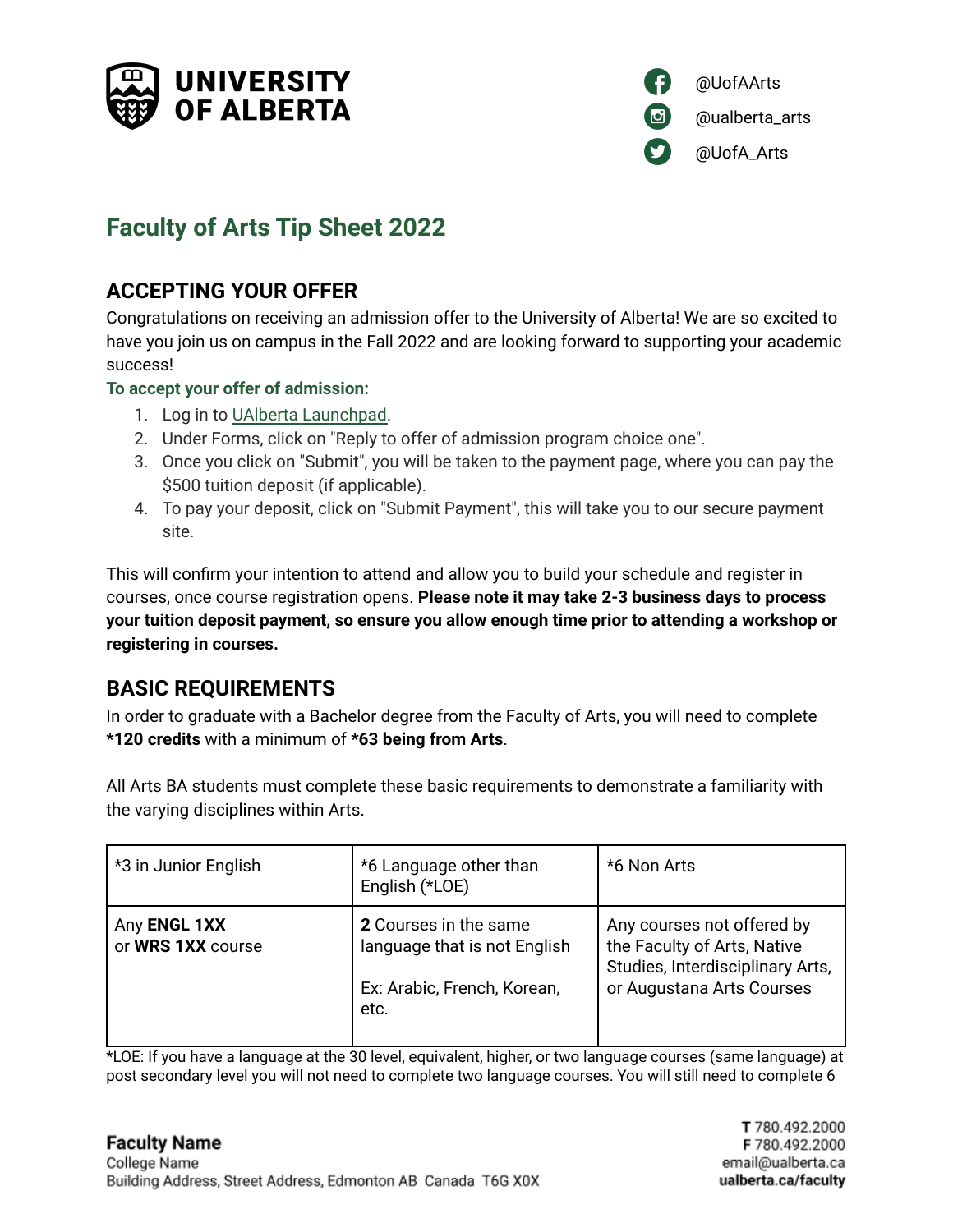

### **MAJOR & MINOR REQUIREMENTS** *(if applicable)*

These will be your primary and secondary focuses, respectively.

- You must select a major to fulfill requirements for convocation (graduation).
- Your Major must be from the Faculty of Arts.

Students may also choose multiple Minors or even a Double Major. .

| <b>Major</b>                                                                                                   | Minor(s) (optional)<br>Minors from other Faculties outside of Arts (eg.<br>Science, Native Studies or Business)                                                                                  |  |
|----------------------------------------------------------------------------------------------------------------|--------------------------------------------------------------------------------------------------------------------------------------------------------------------------------------------------|--|
| Min 30 to a Max 48 at the senior level<br>$(200 \text{ or higher level})$ *                                    | Min $*12$ to a Max $*42$ at the senior level<br>$(200 \text{ or higher level})$ *<br>For Minors from other faculties, follow the<br>requirements for that faculty.<br>Ex: Science, Minimum of 24 |  |
| * See your department or the Calendar for specific Major requirements. Some Majors have higher<br>requirements |                                                                                                                                                                                                  |  |

# **OPTIONS**

Courses outside of Basic, Major, Minor, or Faculty Requirements. May use courses outside of Arts. (You may take a **max of \*18 outside** of Arts or Science.)

# **JUNIOR COURSES**

You may complete up to a maximum \*48 at the 100 level.

# **CERTIFICATES**

Consider enhancing your degree with one of our certificates at [uab.ca/artscerts.](http://uab.ca/artscerts)

### **TIPS & TRICKS**

- 1. **Create a balanced timetable**: Avoid registering for more than three courses with attached labs; you will have lab assignments and exams in addition to regular coursework.
- **2. Time management:** ensure you build your schedule in a way that works for you. Give yourself breaks to eat, relax and study,, and shape it around the times when you learn best.
- 3. **A full course load is \*15 credits per term** (normally 5 classes); however, students will still be considered full-time if they are registered in at least \*9 credits (normally 3-5 classes) per term in Fall/Winter.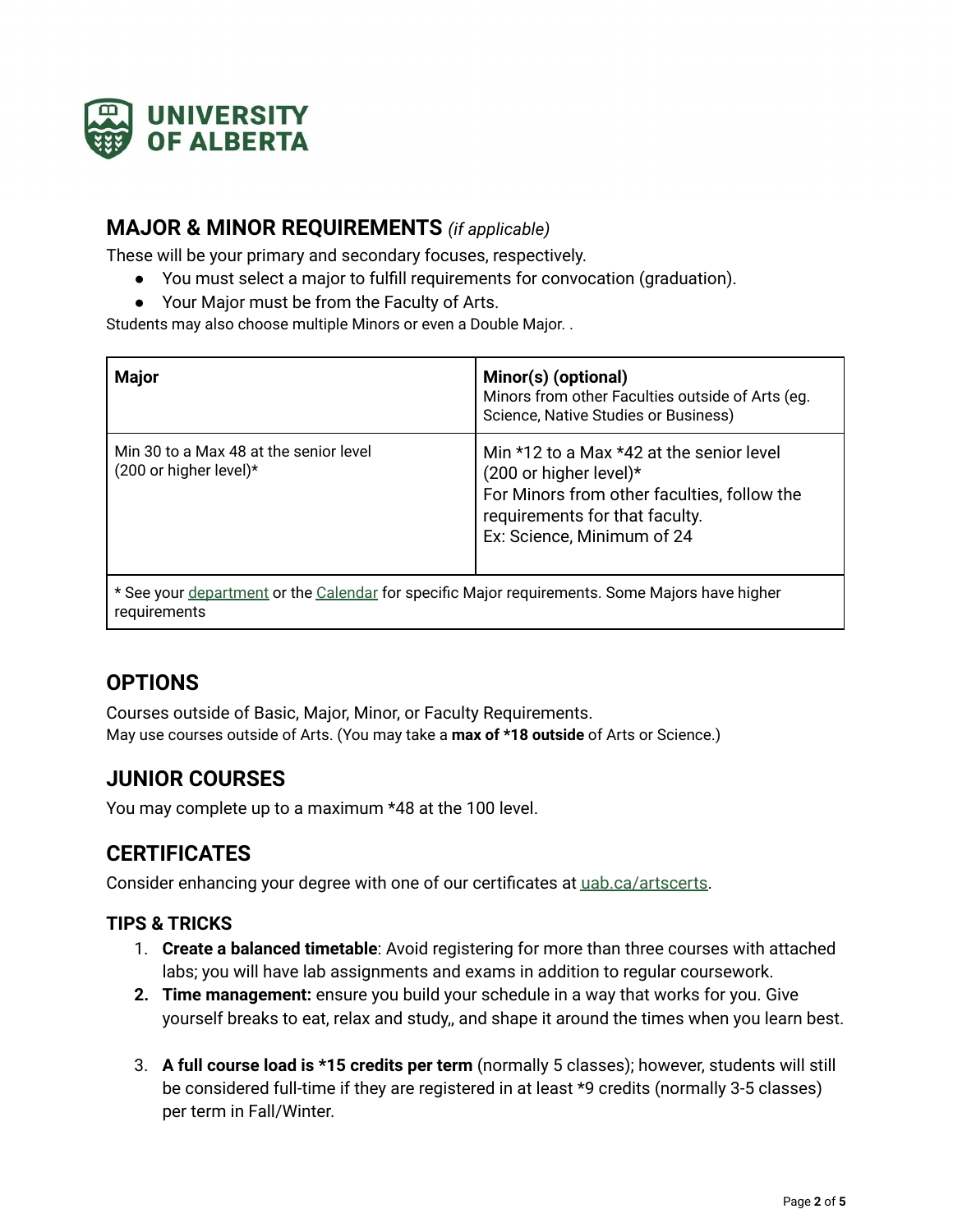

present certain prerequisite courses prior to taking them. This information can be found in the course descriptions on **Bear Tracks** or in the **[Calendar](https://calendar.ualberta.ca/)**.

- 5. **If the class you want is full:** Put the class on your "Watch List" (found on Bear Tracks). You will be notified via email or text message if a spot becomes available in the class. \*Note: this is NOT a Wait List. You will need to manually register in a course when a spot becomes available and the Watch List will notify you when that happens.
- 6. **GPA Boosters:** The best way to be successful in courses is to choose ones that interest or excite you! This makes classes and studying enjoyable, rather than a chore. Students tend to do best in the subjects that they are passionate about, so keep that in mind when you are choosing courses to boost your GPA!

# **AP / IB CREDIT**

### **Advanced Placement Standing**

If you achieve a **final AP grade of 4** or higher, or **final IB grade of 6 or higher**, you can receive advanced standing and bypass certain courses by one of the following means:

- [Transfer](https://www.ualberta.ca/admissions/undergraduate/resources/ap-students/advanced-standing-ap-courses.html) credit university-level credit for AP work completed in high school, meaning you will have the option not to take that course in university.
- Advanced placement allows you to register in a senior-level course without taking the junior-level course first.
- Credit by Special Assessment (CSA) enables you to challenge a university course for credit by writing a special exam. This is administered directly through the faculties; please contact your faculty for more information.

For more information, visit the AP [Students](https://www.ualberta.ca/admissions/undergraduate/resources/ap-students/index.html?) or IB [Students](https://www.ualberta.ca/admissions/undergraduate/resources/ib-students/index.html?) webpage, or email our AP or IB coordinators: [IBstudent@ualberta.ca](mailto:IBstudent@ualberta.ca) or [APstudent@ualberta.ca](mailto:APstudent@ualberta.ca)

Note: The [Calendar](https://calendar.ualberta.ca/) is the official reference for academic programs. If this or any other handout conflicts with the Calendar, the Calendar will be taken as correct.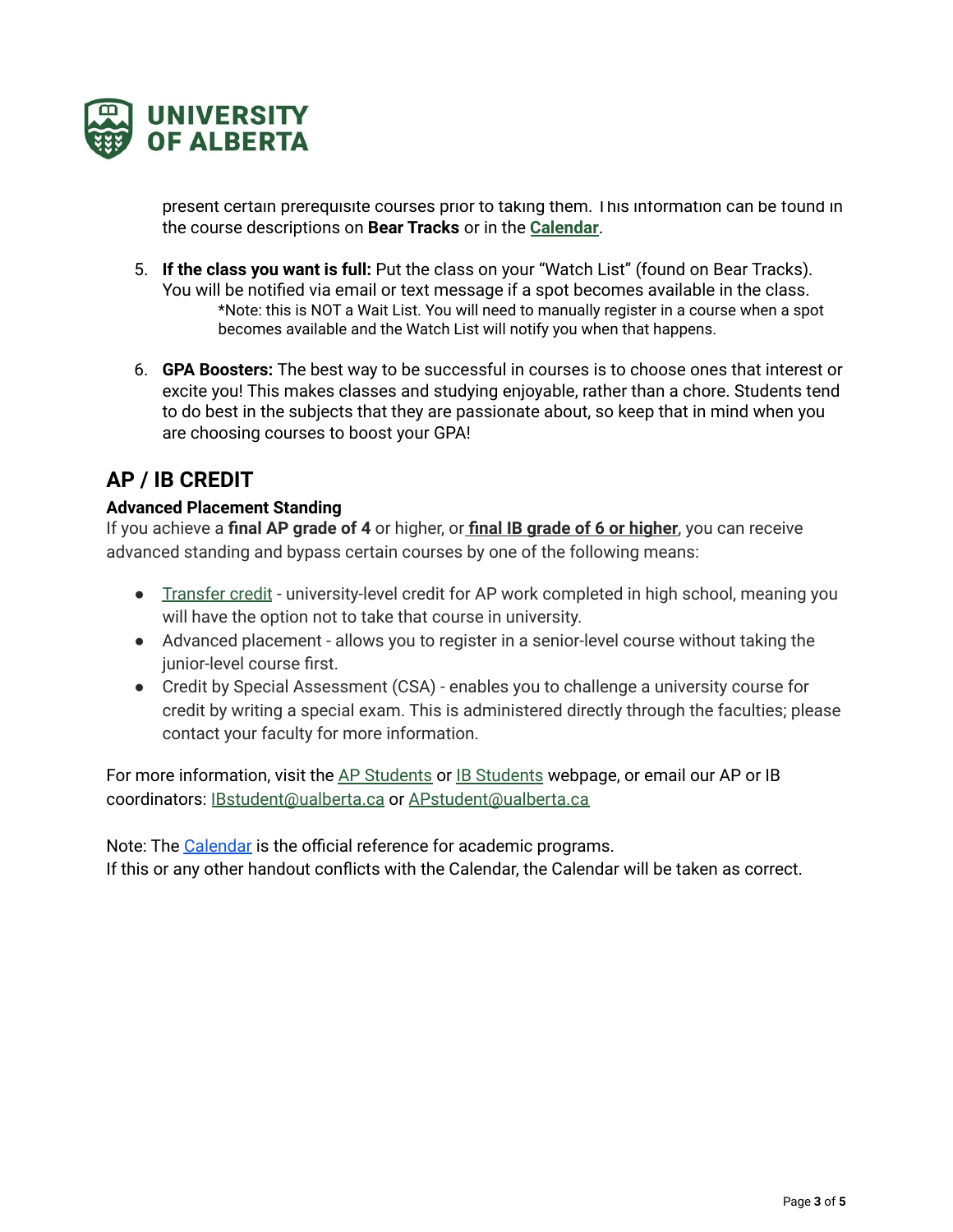

### **HAVING ISSUES ENROLLING IN A REQUIRED COURSE?**

If you find that you are getting the message "restrictions not met" or some variation of this, please read the error message notes, as well as the notes on Bear Tracks. You may need to contact the department that is running the course.

Send your inquiry using the format below to [arts.undergrad@ualberta.ca](mailto:arts.undergrad@ualberta.ca) .Ensure you email from your @ualberta.ca account with the following information: First and Last name  $ID#$ Section # Term (Fall/Winter) \*Please attach a copy of your program sheet

### **IMPORTANT DATES**

**April 4** Register in Courses.

**April 30** Deadline to self-report final high school marks in application.

**April 30** Apply for a Guaranteed Spot in Residence at [uab.ca/residence](https://www.ualberta.ca/residence/index.html)

**May 1** Deadline to accept admission offers made before April 1. However, admission evaluations are done on a rolling basis. If you receive an offer after April 1, view this [page](https://www.ualberta.ca/admissions/undergraduate/admission/after-you-apply/how-to-accept-your-offer/index.html) for deadline information.Your offer acceptance deadline can be found on your Launchpad.

**June 15** Deadline for post-secondary applicants to submit final transcripts and other requirements.

**August 1** Outstanding Documents Deadline (High School Students only).

**August 31** Orientation.

**September 1** First Day of Classes.

**September 15** Fall Add/Drop Deadline.

# **FAQ**

### **What is the Non Arts \*6 Residency requirement and how do I know which courses meet it?**

All students in the BA must complete at least \*6 in courses taught outside the Faculty of Arts or Faculty of Native Studies. Check in the Course Listings section in the Calendar to confirm which